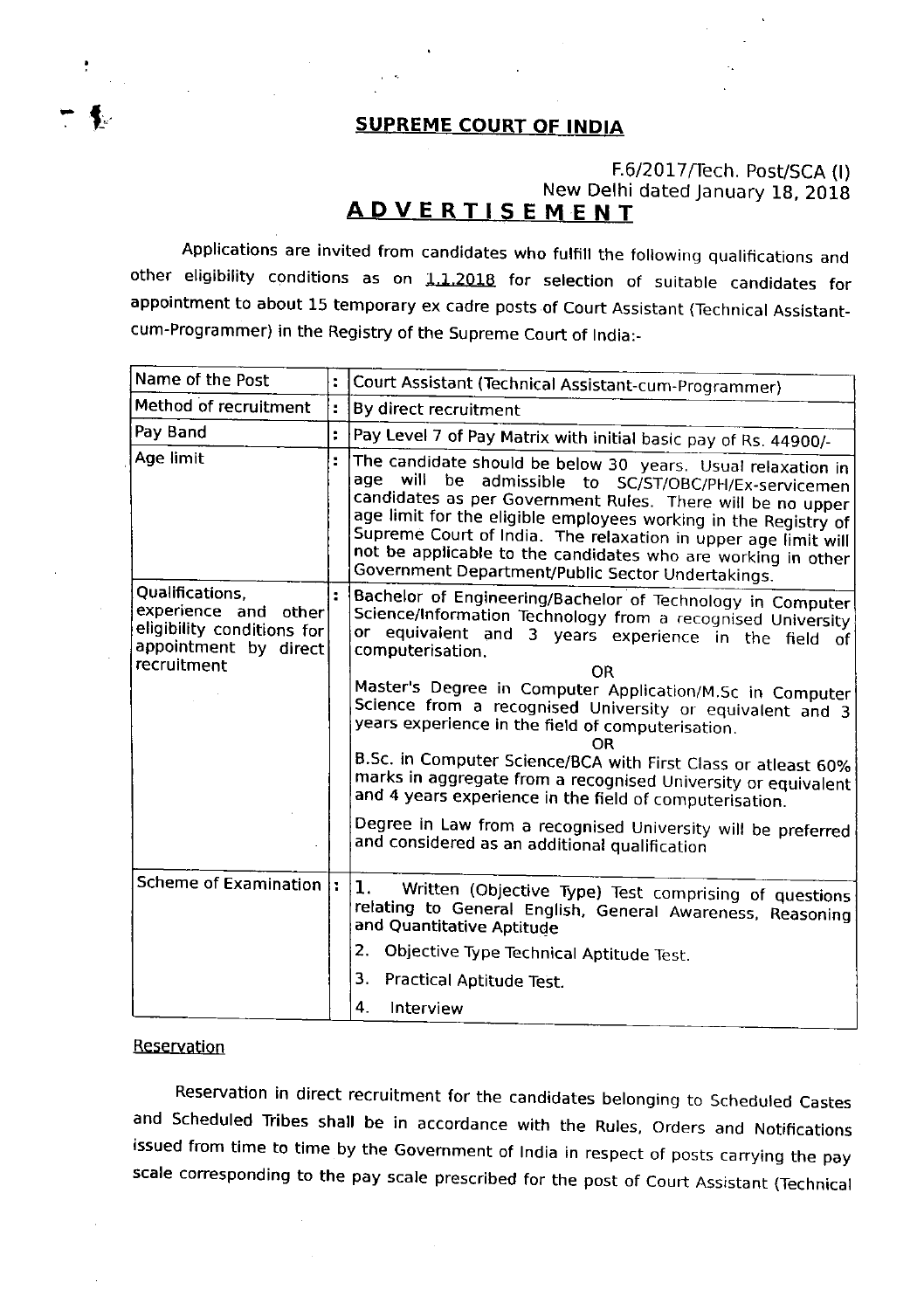Assistant-cum-Programmer), subject to such modification, variation or exception as the Chief Justice may, from time to time, specify.

# **GENERAL INFORMATION :**

Candidates who fulfill the prescribed qualifications, experience and other eligibility conditions as on  $1.1.2018$  should apply giving full particulars (Bio-data) as per proforma enclosed supported by copies of all the relevant certificates and documents and a passport size photograph to be affixed on the application, all duly attested by a Gazetted Officer. Candidates who are already working in Government service should send their application through proper channel. Applications not found as per prescribed proforma and not supported by duly attested documents or attested photograph will not be entertained. Candidates who do not fulfill the prescribed qualifications and other eligibles conditions need not apply.

After scrutiny of the applications, the candidates who are found eligible for consideration may be first subjected to Objective Type Written Test and Technical Aptitude Test and those who qualify in these Tests will be called to appear for the Practical Aptitude Test and those who qualify in the Practical Aptitude Test will then be called for an interview. The candidates who qualify in the prescribed tests and interview will be empanelled in the order of merit for appointment as Court Assistant (Technical Assistant-cum-Programmer).

No TA/DA will be payable to the candidates for appearing in the Examination/Interview.

The Registy reserves the right to cancel/restrict/enlarge/modify/alter the recruitment process, if needed, without issuing any notice. In case of any disputes, Legal Jurisdiction will be Delhi.

The applications in a sealed cover indicating Application for the post of "Court Assistant (Technical Assistant-cum-Programmer)" thereon and addressed to Registrar (Admn.I), Supreme Court of India, Tilak Marg, New Delhi-110201 may be sent so as to reach him on or before 20.02.2018. Applications received after due date will not be entertained.

Registrar (Admn.I)

New Delhi Dated : i8-1-2018  $\mathbf{r}$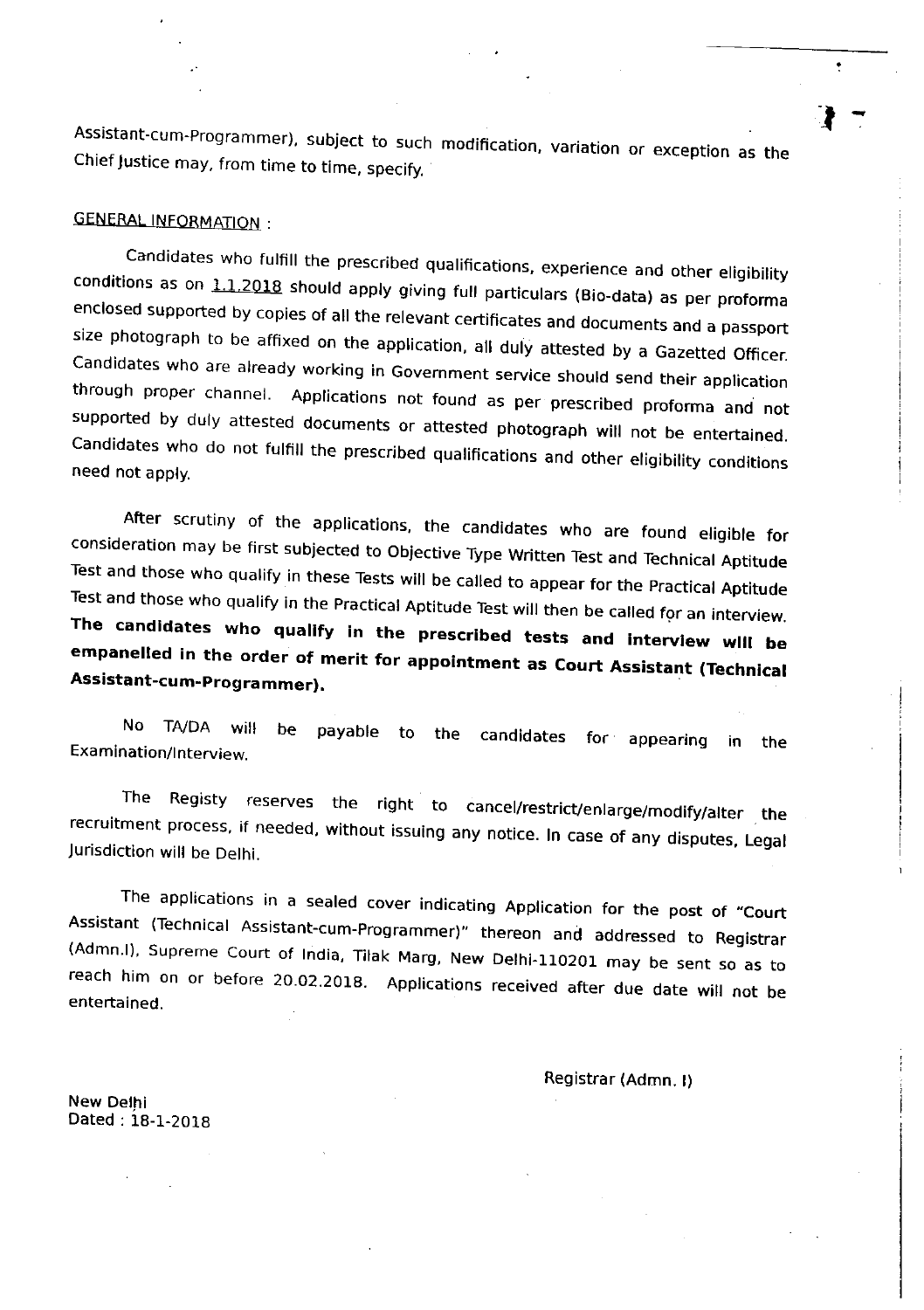

| 1. | Name:                    | <u> ANG SIMBADO IS IAN I-COM-PROGRAMMER)</u>                                                                                                                                                                                                                                                                                                                                                                                                                | <b>Affix latest</b><br>passport size<br>photo duly<br>attested by a<br><b>Gazetted Officer</b> |
|----|--------------------------|-------------------------------------------------------------------------------------------------------------------------------------------------------------------------------------------------------------------------------------------------------------------------------------------------------------------------------------------------------------------------------------------------------------------------------------------------------------|------------------------------------------------------------------------------------------------|
| 2. | Father's Name:           |                                                                                                                                                                                                                                                                                                                                                                                                                                                             |                                                                                                |
| 3. | Date of Birth            |                                                                                                                                                                                                                                                                                                                                                                                                                                                             |                                                                                                |
| 4. | Age as on 1.1.2018       | $\frac{1}{\sqrt{1-\frac{1}{2}}}\frac{1}{\sqrt{1-\frac{1}{2}}}\frac{1}{\sqrt{1-\frac{1}{2}}}\frac{1}{\sqrt{1-\frac{1}{2}}}\frac{1}{\sqrt{1-\frac{1}{2}}}\frac{1}{\sqrt{1-\frac{1}{2}}}\frac{1}{\sqrt{1-\frac{1}{2}}}\frac{1}{\sqrt{1-\frac{1}{2}}}\frac{1}{\sqrt{1-\frac{1}{2}}}\frac{1}{\sqrt{1-\frac{1}{2}}}\frac{1}{\sqrt{1-\frac{1}{2}}}\frac{1}{\sqrt{1-\frac{1}{2}}}\frac{1}{\sqrt{1-\frac{1}{2}}}\frac{1}{\sqrt{1-\frac{$<br>$M$ onths<br><b>Days</b> |                                                                                                |
| 5. | Correspondence Address:- |                                                                                                                                                                                                                                                                                                                                                                                                                                                             |                                                                                                |
|    |                          |                                                                                                                                                                                                                                                                                                                                                                                                                                                             |                                                                                                |
|    |                          | -----------------------                                                                                                                                                                                                                                                                                                                                                                                                                                     |                                                                                                |
|    |                          |                                                                                                                                                                                                                                                                                                                                                                                                                                                             |                                                                                                |
|    |                          |                                                                                                                                                                                                                                                                                                                                                                                                                                                             |                                                                                                |
|    |                          |                                                                                                                                                                                                                                                                                                                                                                                                                                                             |                                                                                                |
| 6. |                          |                                                                                                                                                                                                                                                                                                                                                                                                                                                             |                                                                                                |
|    | $\sum_{n=1}^{\infty}$    | (Write category)                                                                                                                                                                                                                                                                                                                                                                                                                                            |                                                                                                |

# APPLICATION FOR THE EX-CADRE POST OF COURT ASSISTANT **TECHNICAL ASSISTANT-CHM-PROCE AMMEDY**

(Proof shall be enclosed in case of SC/ST/OBC/PH/Ex-S)

Educational Qualification from  $10<sup>th</sup>$  class onwards and experience in relevant field (for 7. technical qualifications) (Attach copies of educational qualification and certificate in support of experience as shown below from the respective organizations)

|    | Sl.No.   Qualification/Degree with<br>Year of Passing | $%$ of<br>marks | Details of experience<br>in the relevant field | Duration of<br>Experience in<br>years &<br>months and<br>period (from- |
|----|-------------------------------------------------------|-----------------|------------------------------------------------|------------------------------------------------------------------------|
| 1. |                                                       |                 |                                                | to)                                                                    |
| 2. |                                                       |                 |                                                |                                                                        |
| 3. |                                                       |                 |                                                |                                                                        |